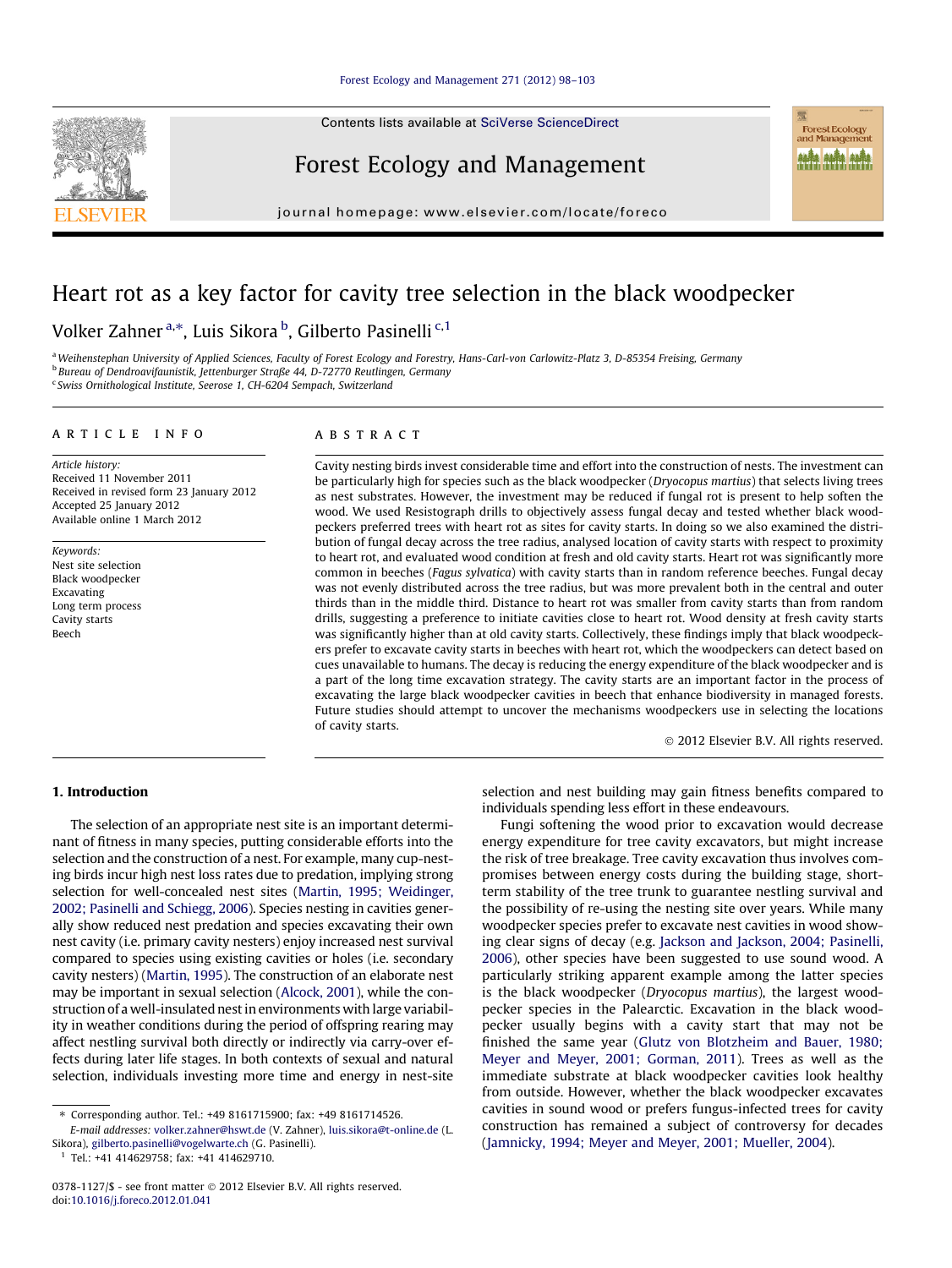In this study we evaluated four hypotheses related to cavity tree selection and cavity excavation behaviour in the black woodpecker. First, we tested whether the black woodpecker selected trees with fungal rot (i.e. heart rot) by comparing trees with cavity starts to reference trees without cavity starts. If the black woodpecker selects trees with fungal rot for cavity excavation, we expected trees with cavity starts to have lower wood resistance compared to trees without cavity starts. Wood resistance as an indicator of fungal rot was measured with a Resistograph [\(Rinn](#page-5-0) [et al., 1996; Schepps et al., 1999\)](#page-5-0).

Second, in cavity start trees with signs of fungal decay, we additionally examined whether fungal rot was evenly distributed across the tree radius. Because trees with black woodpecker cavity starts and cavities, respectively, look uninfected from outside (see above), we expected fungal decay to be more prevalent in the inner than in the outer parts of the tree radius. Third, we tested whether the black woodpecker initiated cavities at sections of a tree located near heart rot. If it did, we predicted that the distance to heart rot would be less from cavity starts than from random locations. Finally, we evaluated whether wood condition at fresh and old cavity starts differed. We expected wood at fresh cavity starts to be harder than wood at old cavity starts, owing to the softening effects of fungal decay over time at the latter.

#### 2. Methods

### 2.1. Study sites

The study was conducted in the continental zone of central Europe in two woodland areas of southern Germany in 2009. Elevation of the woodland areas studied ranged from 200–600 m a.s.l. Fieldwork took part in Lower Bavaria, Germany (Kelheim, Hienheimer Forst, 48°54'N, 11°48'E), where 1246 ha were surveyed, and in the biosphere reserve Swabian Jura (Baden-Wuerttemberg (48°24'N, 09°36'E) with 6600 ha. European Beech (Fagus sylvaticus L.) and Norway Spruce (Picea abies (L.) Karst.) dominated the forests. The proportion of beech ranged from 70% in the Hienheimer Forst to 80% in the biosphere reserve of Swabian Jura.

#### 2.2. Study trees

We focused on old beech stands (100 years and older), because the black woodpecker needs large trees for cavity excavation (tree diameter at the cavity entrance >38 cm, [Glutz von Blotzheim and](#page-5-0) [Bauer, 1980\)](#page-5-0), and beech is the most important cavity tree species in our study areas (unpublished data). In these old beech stands, we systematically searched for black woodpecker cavity starts and cavities. For this study, we restricted our analyses to trees having only cavity starts. We focused on cavity starts to examine the wood conditions that are encountered by black woodpeckers when they begin excavating. Cavity starts were defined as rounded injuries of the bark, reaching into the wood and situated at the tree trunk with signs of beak strokes visible. None of the other woodpecker species occurring in our study forests builds cavities in large beeches lacking visual evidence of fungal decay (e.g. conks) at the height of the cavity, so we could safely assume that cavity starts considered in this study were initiated by the black woodpecker.

For each tree, we recorded the following measures: tree species, social classes proposed by Kraft 1884 (cited in [Burschel and Huss](#page-5-0) [\(1987\):](#page-5-0)  $1 =$  tree is predominant,  $2 =$  dominant,  $3 =$  subdominant,  $4 =$  suppressed,  $5 =$  understory) in the stand, diameter at breast height (dbh), diameter at the cavity start, nearest distance of the cavity start to the next branch, exposition of the cavity (main compass directions), and age of cavity starts (fresh or old). Age of cavity start was distinguished based on wood colour, which at fresh cavity starts is much lighter than at older cavity starts.

#### 2.3. Tree drills

We examined 30 beech trees with cavity starts. These trees were climbed and wood density at the cavity starts was recorded with a special drill (IML Resistograph). A needle of 40-cm length and 4-mm diameter was horizontally drilled into the tree. Three brad points on the head of the drilling device create a triangle with the fine needle in its centre. This anchors the drill in the bark and ensures a radial motion of the needle. The average deviation of the needle from the radial direction hardly influences the measuring results ([Rinn et al., 1996\)](#page-5-0).

The Resistograph measures the wood resistance at the tip of the needle. Wood-decaying fungi break down lignin and cellulose. This process softens the wood, making it less resistant to the drill and resulting in a change of power consumption which is measured electronically [\(Rinn et al., 1996; Schepps et al., 1999\)](#page-5-0). This reflects wood resistance and is plotted against drilling depth. The resulting graph resembles an ECG (electrocardiogram).We refer to this graph as drilling profile, which allows quantification of extent of decay.

Wood resistance was recorded both electronically and on a drilling profile printout, representing the whole radius to the pith of the trunk. To make sure that we had drilled into the heart of the trunk, we inspected the pattern of annual growth rings on the printout (see [Fig. 1a](#page-2-0)). On the printout, wood resistance is plotted as a curve, with low values indicating weak resistance and hence decayed wood. The method provides a reliable quantitative measure of rot (e.g. [Rinn et al., 1996; Schepps et al., 1999; Gruber, 2001\)](#page-5-0).

Four drills were made per tree. First, we drilled into the centre of the cavity start (hereafter referred to as HCD = horizontal cavity drill). A second and third drill was made to the left and to the right, respectively, but at the same level as the cavity start (HLD = horizontal left drill and HRD = horizontal right drill). Both HLD and HRD were directed from the trunk surface to the tree heart, with the drill direction having an angle of  $45^{\circ}$  to the HCD. A fourth drill was taken 30 cm underneath the cavity start (HUD = horizontal underneath drill). These latter three reference drills were compared with the drill through the cavity start to find out if the cavity start had been placed near heart rot. For each drill, distance to heart rot was measured on the drilling profile. We defined distance to heart rot (cm) as the distance from one centimetre after the needle had left the drilling machine to heart rot, indicated by fungal decay on the drilling profile. Heart rot in this study is defined as fungal decay in the inner layers of the tree, but not in the sapwood. The tree thus resembles a tube-like structure consisting of a softened centre surrounded by a hard zone of sound wood.

If there were multiple cavity starts in one tree, we took the largest for the HCD.

#### 2.4. Reference trees

Within 15–20 m of each beech tree with a cavity start, another beech without cavity start (or cavity) was selected, hereafter referred to as a reference tree. We recorded social class, dbh and age class for each reference tree. Each reference tree was climbed and the same four drills as for the corresponding tree with cavity start were taken with the Resistograph at a comparable height and exposition.

#### 2.5. Statistical analyses

The graphs of the drilling profiles from the Resistograph were visually inspected and ranked by professional arborists. If a fungus had softened the wood, the wood density in the graph dropped or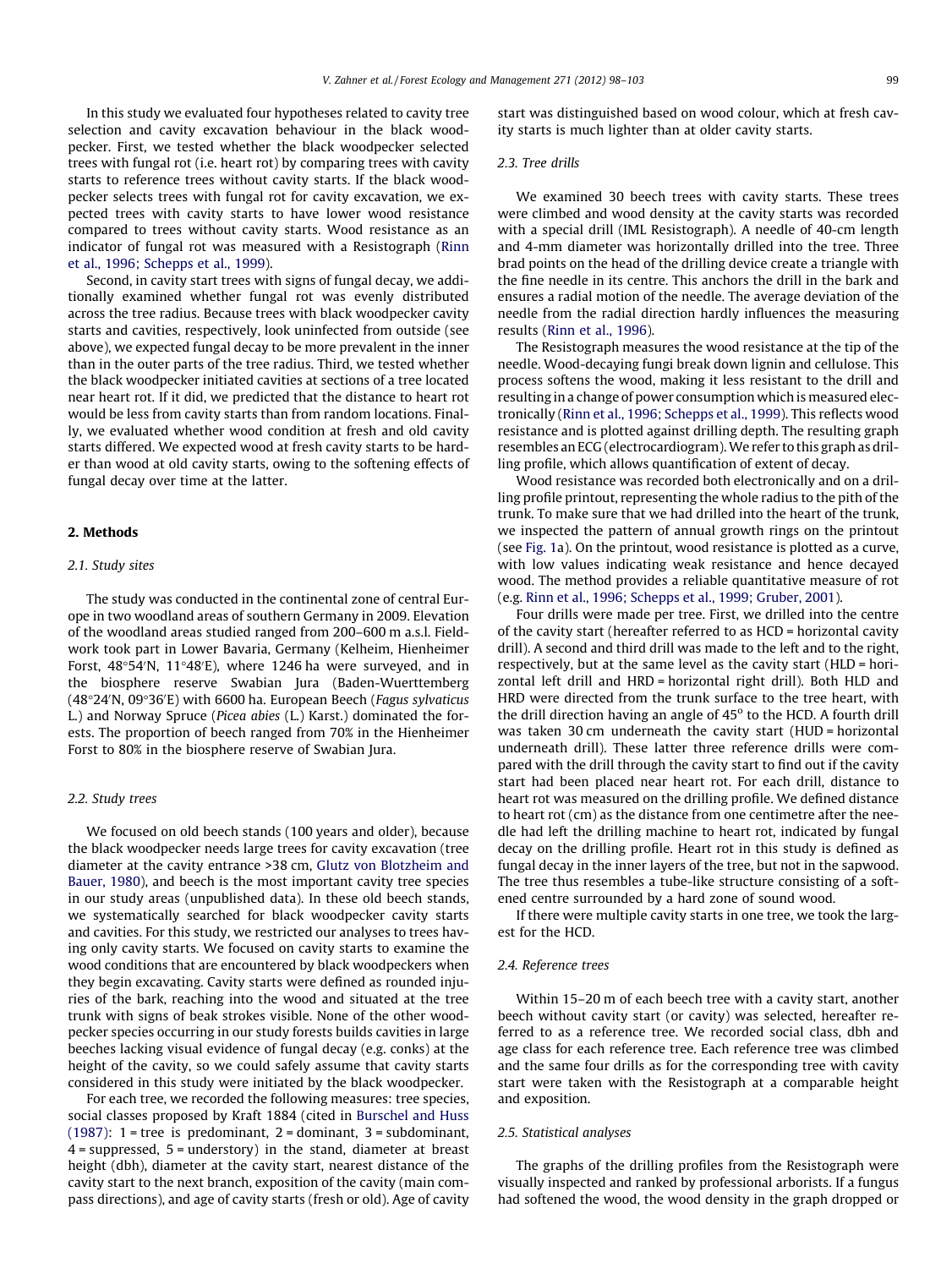<span id="page-2-0"></span>the peaks flattened (Fig. 1). In such cases, the tree was considered to be infected by fungi and the wood correspondingly decayed. The relation between fungal wood decay (yes/no) and tree type (tree with cavity start/reference tree) was assessed with a Chi-square test. In addition, wood resistance values of cavity start trees and reference trees were compared with a Wilcoxon signed-rank test.

To evaluate whether fungal infections were evenly distributed across the tree radius, the graph of the horizontal cavity drilling profile over the tree radius was divided into three sections of equal size. For each section, we determined whether fungal decay was present or not. We then compared the occurrence/absence of fungal decay between sections with McNemar tests ([Eliasziw and Donner, 1991\)](#page-5-0).

Distance to heart rot was measured on the drilling profiles. For each tree, we assessed the distance of the cavity start and of one reference drill, respectively, to the nearest visible decay in centimetres (see above). The reference drill was randomly chosen among the HLD, HRD and HUD (see above). Distances to heart rot were compared with a Wilcoxon signed-rank test.

To examine whether wood resistance at fresh and old cavity starts differed, the outermost 9 cm of the trunk at each cavity start were divided into three parts: (1) 1–2.9 cm, (2) 3–5.9 cm, (3) 6– 9 cm. For each part, wood density was compared between fresh cavity starts and old ones with Mann–Whitney U-tests. All analyses were done in SPSS Statistics 18.

#### 3. Results

# 3.1. Comparison of trees with cavity starts to reference trees

The 30 trees with cavity starts and the 30 reference trees did not significantly differ in dbh (mean  $\pm$  SD, cavity start trees =

 $59.8 \pm 8.8$  cm, reference trees =  $58.9 \pm 9.2$  cm; paired t-test,  $t$  =  $-0.887$ , df = 29, p = 0.382), age class (Wilcoxon signed rank test,  $Z = 0.00$ ,  $p = 1$ ) and social position (Wilcoxon signed rank test,  $Z = -1, p = 1$ ).

#### 3.2. Condition of trees with and without cavity starts

Based on the horizontal cavity drill (HCD), 94% of the 30 trees with cavity starts showed evidence of heart rot in the visually inspected graphs of the resistogram (Figs. 1 and 2). Heart rot was significantly more often found in trees with cavity starts than in reference trees (Chi square test:  $\chi^2$  = 32.06, df = 1, N = 30,  $p = 0.001$ ). Only in two cases had black woodpeckers selected trees without signs of heart rot at the level of the cavity start for initiating excavation of the cavity.

Wood density significantly differed between matched pairs of trees with cavity starts and reference trees (Wilcoxon signed-rank test:  $z = 0.196$ , one-sided,  $N = 30$ ,  $p = 0.025$ ). Trees with cavity starts generally showed reduced wood density compared to reference trees. In seven cases, also the reference trees showed signs of wood decay.

#### 3.3. Distribution of fungal decay

Fungal decay was unevenly distributed across the tree radius ([Fig. 3\)](#page-3-0). [McNemar-test: two-sided exact significance,  $p = 0.005$ ,  $N = 30$ ]. More specifically, the central and the outer sections, respectively, were more strongly decayed than the middle section [McNemar-test: one-sided exact significance,  $N = 30$ , (middle-centre-section)  $p = 0.002$ , (middle-outer section)  $p = 0.011$ )]. However,



Fig. 1. Resistograph drilling profile (a) and beech section overlaid with the corresponding drilling profile (b). In panel a the drilling profile starts at 1 cm in the sapwood and ends in the tree centre, here 29 cm from the tree surface. The amplitude in percent indicates the wood resistance, i.e. wood density in relative values. The regular zigzag pattern from 18 to 30 cm is caused by variation of wood density in the tree ring mainly at the tree ring boundaries, with wood grown during spring having lower density than wood grown at other times of the year. The entrance of the cavity start extends from 1 to 8 cm. Density of the sapwood increases from 8 to 10 cm, indicating sound wood, while fungal decay has considerably softened the wood from 10 to 17 cm. In panel b, heart rot shows in light colour, making it distinguishable from the surrounding wood.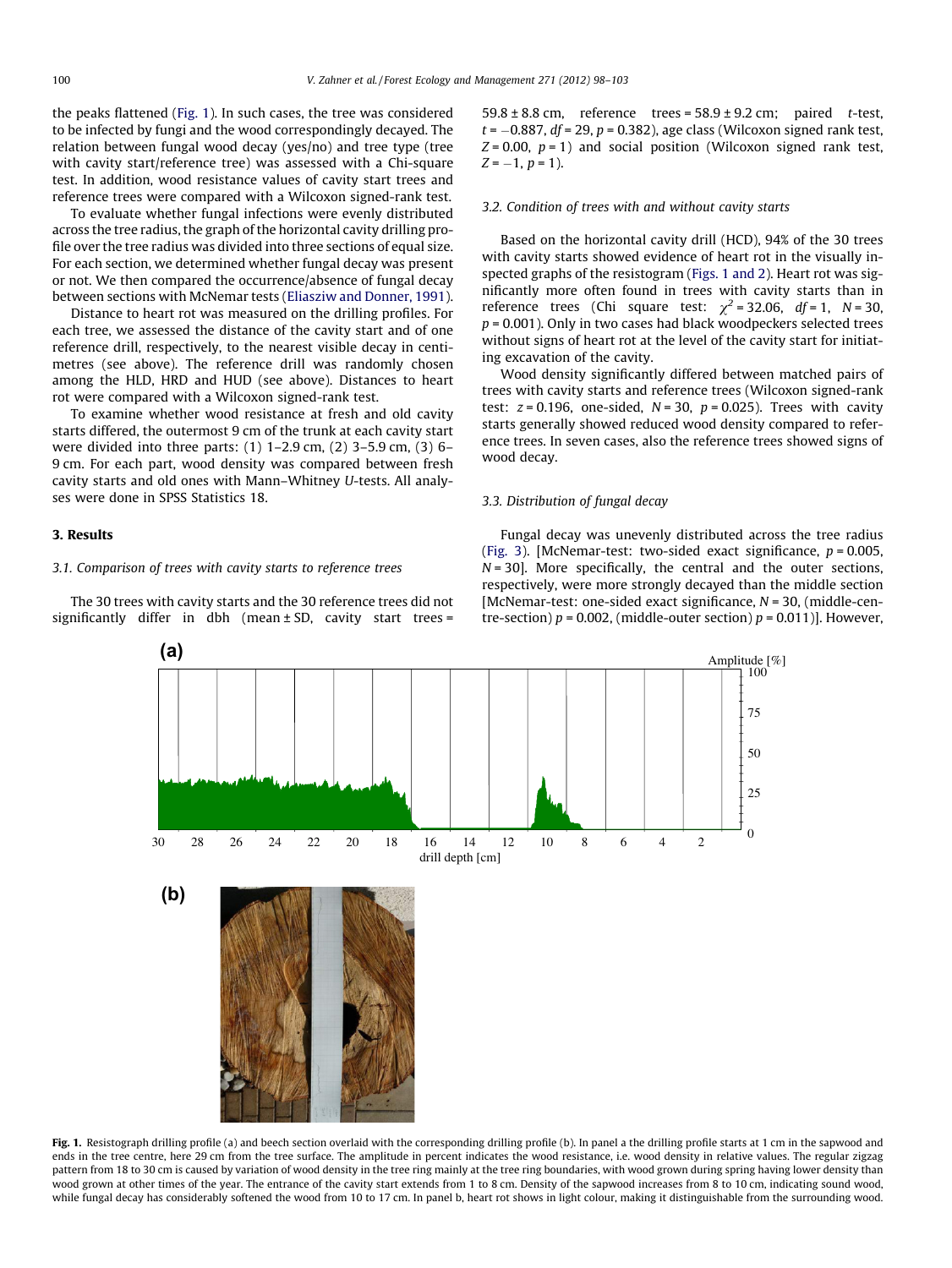<span id="page-3-0"></span>

Fig. 2. Occurrence of heart rot in beeches with cavity starts ( $N = 30$ ) and without cavity starts (reference trees,  $N = 30$ ). Shaded = trees with heart rot, unshaded = without heart rot.

there was no significant difference between the central and outer sections ( $p = 0.387$ ).

# 3.4. Distance to heart rot

Distance from cavity starts to heart rot was significantly smaller than the distance from reference locations on the same tree to heart rot (Wilcoxon test:  $z$  =  $-4470$ , two sided, N = 30,  $p$  = 0.0001 (Fig. 4).

#### 3.5. Wood condition at fresh and old cavity starts

At the outermost part 1, wood density at fresh cavity starts  $(N = 8)$  was significantly higher than at old cavity starts  $(N = 22)$ (Mann–Whitney U-test:  $U = 153$ , one-sided  $p = 0.03$ , Fig. 5). No differences between fresh and old cavity starts were found for part 2  $(U = 133, p = 0.194)$  and for part 3  $(U = 129, p = 0.254)$ , respectively.



Fig. 3. Distribution of fungal decay across the tree radius at the level of the cavity starts. Percentage of trees with and without fungal decay, respectively, are shown for each of three sections. See text for explanations of the sections. Shaded = fungal decay present, white = no fungal decay.  $N = 30$  trees per section.



Fig. 4. Distance to heart rot from drills at cavity starts and at reference locations on the same trees. One of the three reference drills per tree (i.e. HLD, HRD, HUD) was randomly chosen for comparison.  $N = 30$ . The horizontal lines show the medians, boxes depict the 25% and 75% quartiles and the vertical lines indicate the range of the data.

#### 4. Discussion

Our study showed that heart rot was significantly more common in beeches with cavity starts than in random reference beeches (hypothesis 1). At the level of the cavity start, fungal decay was not evenly distributed across the tree radius (hypothesis 2, Fig. 3). However, our expectation of stronger decay of the inner than outer tree sections was only partly supported, because there was a difference between the inner and middle thirds of the tree radius, but no significant difference between the inner and outer thirds. The black woodpecker initiated cavities adjacent to heart rot (distance to heart rot was smaller from cavity starts than from reference locations; hypothesis 3). Wood resistance at fresh cavity starts was significantly higher than at old cavity starts (hypothesis



Fig. 5. Wood density at the outermost 9 cm of a tree in relation to age of cavity starts. Part  $1 = 1-2.9$  cm, part  $2 = 3-5.9$  cm, part  $3 = 6-9$  cm. White boxes = fresh cavity starts ( $n = 8$ ), shaded boxes = old cavity starts ( $n = 22$ ). The horizontal lines show the medians, boxes depict the 25% and 75% quartiles and the vertical lines indicate the range of the data.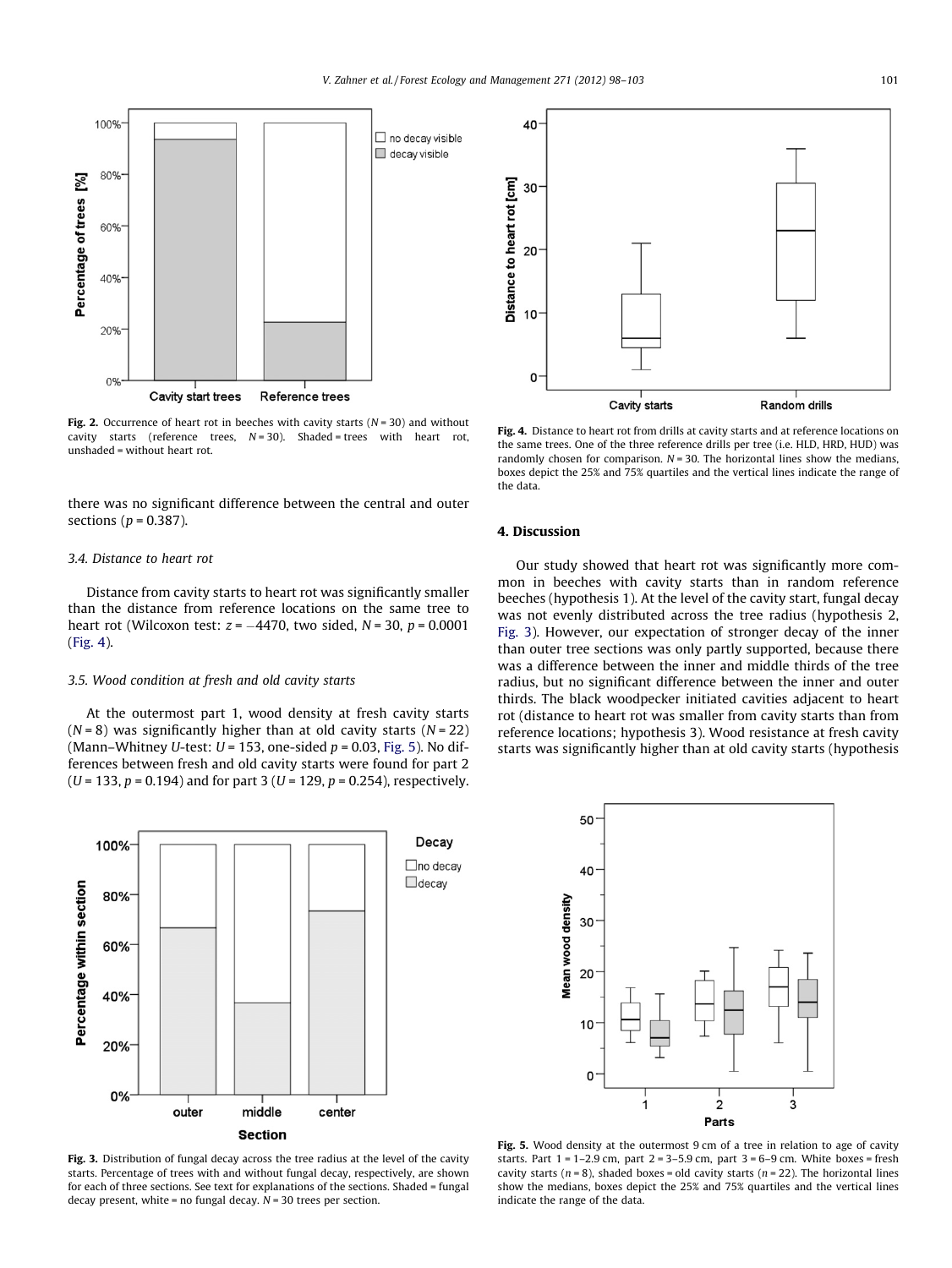4), but only for the 3 cm immediately inward from the start. Collectively, these findings imply that black woodpeckers prefer to excavate starts in beeches with heart rot and that cavity starts are preferentially placed in the immediate vicinity to heart rot.

#### 4.1. Condition of trees with and without cavity starts

Most Holarctic woodpecker species have been shown to select trees softened by fungi for cavity construction (e.g. [Utschick,](#page-5-0) [1991; Jackson and Jackson, 2004; Gorman, 2004; Pasinelli, 2006\)](#page-5-0). In the black woodpecker, the largest Holarctic woodpecker species, the association of cavities and trees infected by fungi has been discussed controversially. [Jamnicky \(1994\),](#page-5-0) examining woodchips of three black woodpecker cavities in beech, found evidence for decayed wood in two cases and sound wood in the other. Studies, which included cavity inspections, also regularly reported of cavities infected with heart rot [\(Meyer and Meyer, 2001; Sikora, 2007\)](#page-5-0). Others, neither testing for wood decay itself nor including cavity inspections, found no visual evidence for decay, because nest trees appeared to be vital and healthy ([Utschick, 1991; Müller, 2005\)](#page-5-0). However, a systematic study comparing wood conditions at cavity starts with conditions at comparable positions in available trees has not been carried out so far.

In our study, black woodpecker significantly preferred trees with heart rot to start excavating a cavity, as 94% of all beech trees  $(n = 30)$  showed evidence of internal fungal decay at the level of the cavity starts. Heart rot occurred almost five times more often in cavity start trees than in reference trees. The woodpeckers thus seemed to have been able to detect trees with heart rot in the presence of sections of sound sapwood surrounding the heart rot. It is possible that woodpeckers are able to acoustically detect internal fungal decay by tapping on the tree with their bill or just "feel" the difference in wood resistance. Alternatively, trees with heart rot may also show fungal decay on the stem surface, which the woodpeckers may use as cues for the internal tree status. In fact, fungal decay was more pronounced at the outer than at the middle sections of the tree radius.

Whatever the mechanisms responsible for cavity tree selection are, our results strongly suggest that a beech selected by the black woodpecker for cavity excavation is usually already infected by wood-decaying fungi, even when the tree looks healthy from outside. The two cavity starts found in trees without evidence of fungal decay were possibly initiated by inexperienced individuals. However, it is currently unknown whether cavity excavation behaviour is subject to learning during a woodpecker's life.

#### 4.2. Location of cavity starts in relation to heart rot

Black woodpeckers initiated cavity starts at sections of a tree located near heart rot, since distances to heart rot were significantly less from cavity starts than from locations close-by. This indicates that woodpeckers select those locations with the relatively smallest amount of sound sapwood between the tree surface and the decayed wood. Again, we currently do not understand how the black woodpecker finds these places, but the possible explanations given above (tapping, enhanced fungal decay on the stem surface) also apply here. Nevertheless, on some trees, small cavity starts existed close to large ones, suggesting that trial-and-error may be part of the tactic, at least in some individuals.

### 4.3. Wood condition at fresh and old cavity starts

In our study, wood density of the outermost 3 cm of the tree was significantly lower at old cavity starts than at fresh ones ([Fig. 5](#page-3-0)). These results suggest that injuries of the bark made by the black woodpecker enhanced fungal colonisation and subsequent decay of the sapwood. Woodpeckers are occasionally discussed as vectors of fungi (e.g. [Jackson and Jackson, 2004; Farris](#page-5-0) [et al., 2004\)](#page-5-0). Whether woodpeckers were carriers of wood-inhabiting fungi in our study is unknown. [Farris et al. \(2004\)](#page-5-0) reported that wood-inhabiting fungi were recovered in significantly greater frequencies from the bill of woodpeckers than from the bill of noncavity-nesting species, suggesting that woodpeckers may indeed act as vectors of fungi. Such dispersal of fungal spores or hyphae is likely to contribute to the process of decay. Woodpeckers may also support the wood-decaying action of fungi by the mechanical degradation of wood through their foraging and excavation activities.

## 4.4. How do fungi enter the tree?

Fungi can enter the tree centre through old broken limbs, enabling heart rot fungi to bypass the tree's sapwood defences (Conner et al., 1976; [Butin, 1983; Jackson and Jackson, 2004;](#page-5-0) [Schweingruber, 2007\)](#page-5-0). Injuries not associated with branches are unlikely to result in heart rot ([Jackson and Jackson, 2004\)](#page-5-0). The sapwood's parenchyma seals the site of a wound and is most active in setting up biochemical and physical barriers in the outer section of the trunk (M. Walter, personal communication). Because of these barriers, it is easier for fungi to infect the centre of the tree over the branches than from the outer wood sections of the stem. A woodpecker opening the wood body in the sapwood section is softening the wood, too, but this activity enhances very different fungus species, which are less destructive for the wood body than heart rot fungi ([Butin, 1983](#page-5-0)). Thus, there is fungal decay from two sides: strong decay spreading from inside of the tree by fungi entering over dead branches or old injuries and weak decay at the outside of a tree initiated by the activity of woodpeckers, followed by fungal infections.

From an internal pocket of decay, the infection grows up- and downward. In an attempt to isolate the decay, the tree builds a compartmentalised transition zone where the decay is stopped. The isolation includes physical and chemical barriers (toxic phenols) [\(Butin, 1983; Jackson and Jackson, 2004](#page-5-0)). A cavity in a wellcompartmentalised pocket of decay in a living tree is easier to excavate than in sound wood and still can last for decades. Over a 25-years-period, only about 1% of all black woodpecker cavities in beeches were lost by storm and 4.6% by harvesting ([Meyer](#page-5-0) [and Meyer, 2001\)](#page-5-0).

Not all fungal decay equally facilitates woodpecker excavation. The important fungi for woodpeckers are heart rot fungi (brown rot and white rot). Root rots or butt rots also soften the wood, but do so close to the ground. Woodpeckers avoid excavating cavities close to the ground, likely due to the associated increased predation risk [\(Jackson and Jackson, 2004\)](#page-5-0).

#### 4.5. Dynamics of cavity excavation

For most woodpecker species, cavity excavation is often done only 2–6 weeks before nesting – and often takes only 2–3 weeks. Excavation in the black woodpecker usually begins with a cavity start that is not always finished the same year. Instead, the black woodpecker frequently re-uses cavities over several years ([Gor](#page-5-0)[man, 2011](#page-5-0)). On average, black woodpeckers return within 5– 6 years and finish a cavity [\(Glutz von Blotzheim and Bauer, 1980;](#page-5-0) [Meyer and Meyer, 2001\)](#page-5-0). However, cavities can be at times excavated much faster, in softwood (Populus sp., Salix sp.) within 2 weeks and in beech within 3–4 weeks ([Glutz von Blotzheim](#page-5-0) [and Bauer, 1980; Meyer and Meyer, 2001; Gorman, 2011\)](#page-5-0). Not all cavity starts will eventually be completely excavated. [Gorman,](#page-5-0) [\(2004\)](#page-5-0) reported that when a new pair takes over a territory, it always excavates a new cavity. The annual number of new cavities